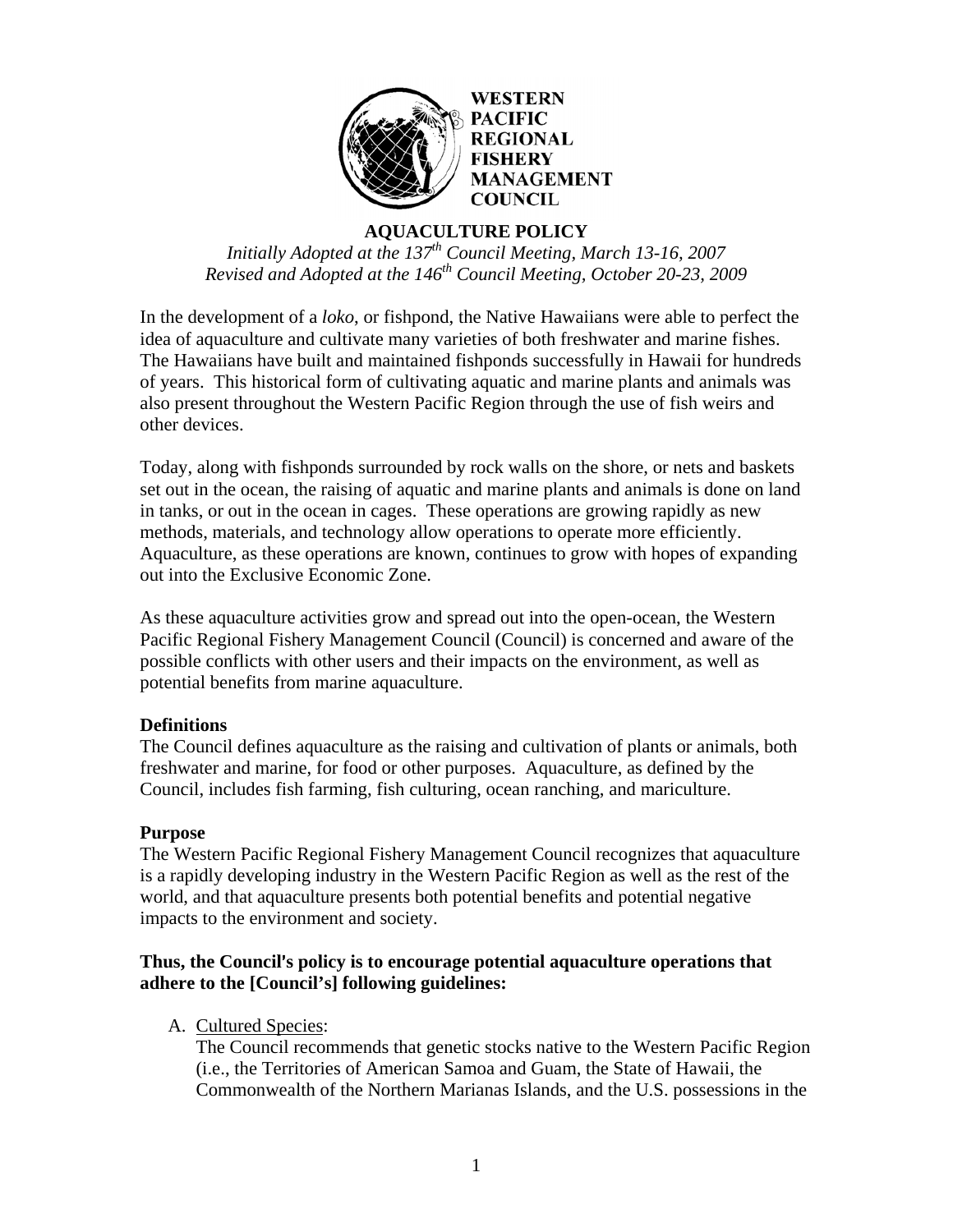Pacific of Howland, baker, Jarvis, Wake and Johnston Islands, Palmyra and Midway Atolls, and Kingman Reef) and the geographic island area in which they would be cultured receive priority as candidate culture species.

Non-native or genetically-altered species should be used only after thorough investigation has demonstrated no detrimental impacts on native species or the environment. The Council opposes use of non-native species in aquaculture systems unless clearly demonstrated there would be no detrimental impacts on native species or the environment. The Council particularly opposes use of nonnative species in open-water or open-system environments where escapement can occur. Aquaculture activities utilizing the collection of juvenile native species for grow out could be allowed after a thorough review.

Collection of native wild brood stock should be regulated through permitting and reporting in order to prevent overfishing, and provisions should be made to aide enforceability of possession, landing, and marketing of species that would be illegal if wild caught.

Strategies should be adopted to minimize the potential that the genetic fitness (including both genetic variation and genetic composition) of wild populations would be diminished by aquaculture activities and escapement from aquaculture activities.

An invoice should accompany all cultured species through each sales transaction, including transactions at the place of the final sale to the consumer to verify the origin of the cultured species.

Aquaculture activities in the Council's jurisdiction should, whenever possible, minimize adverse genetic, disease, and other effects of escaped farmed fish on wild stocks.

#### B. Habitat:

To ensure that aquaculture activities are environmentally responsible, the following considerations should be made with respect to habitat in that:

- 1. Existing inland and offshore habitats important to marine fisheries should be protected from physical alterations or degradation to the extent practicable;
- 2. A baseline assessment should be conducted as part of the permitting process when feasible; and
- 3. Sensitive areas, including habitat areas of particular concern, should be discouraged.
- C. Research:

The Council recommends the aquaculture industry demonstrate, in part, its stewardship of Western Pacific Region waters by: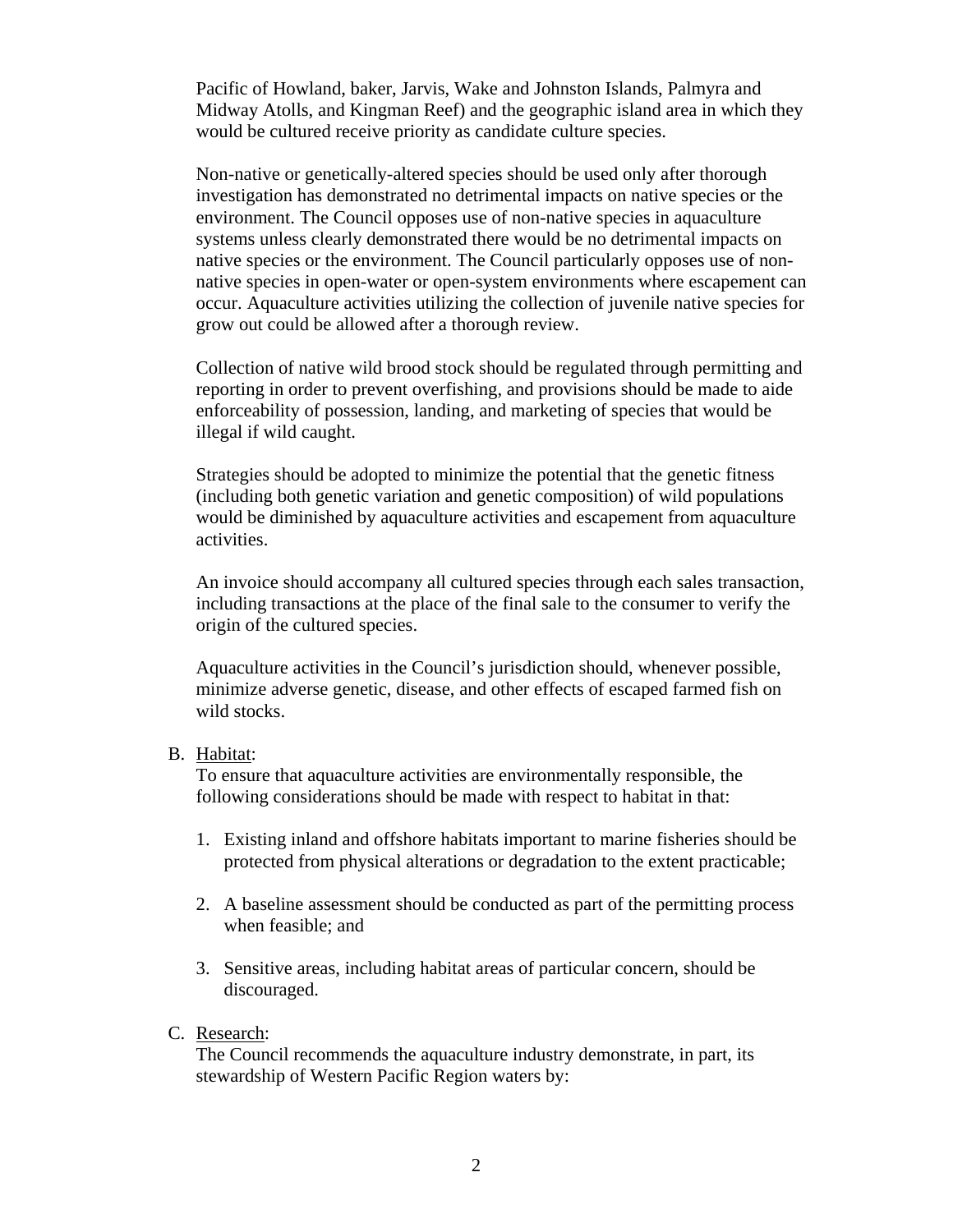- 1. Actively educating its member institutions about necessary regulations and permits;
- 2. Actively participating in research and monitoring to improve the understanding of aquaculture's relationship to coastal and marine ecosystems; and
- 3. Participating in cooperative research to enhance knowledge of cultured species.
- D. Location, Design, and Operation:

Aquaculture operations should be located, designed, operated, and monitored to prevent adverse impacts to estuaries, marine habitats and native fishery stocks. Impacts that cannot be prevented must be fully mitigated in-kind.

Conditions should be maintained to sustain healthy, diverse, native biological communities without the production of nuisance, toxic, or oxygen-demanding conditions.

Standard operating procedures should contain methods to prevent escapement, accidental transport, or release of cultured organisms. Aquaculture operations should be held accountable for fish escapes from aquaculture facilities.

Aquaculture operations should be conducted in accordance with a management plan that incorporates a routine environmental monitoring program. The plan should be approved prior to the beginning of operations as part of the permitting process and modified as needed in accordance with adaptive management principles and based on the results of the monitoring program.

Aquaculture operations should develop an "emergency plan" that covers disasters, natural or not, such as, but not limited to tropical storms, floods, and hurricanes to prevent escapes and other problems associated with such disasters. Ingress and egress of native wild organisms in natural and public waters should not be impeded by physical or water quality barriers.

Aquaculture operations in the EEZ should minimize disruption of navigation in natural or public waters.

Aquaculture facility locations should avoid areas of high commercial and recreational fishing activities.

Aquaculture facilities should avoid or at least minimize conflicts with or restrictions on recreational, for-hire, or commercial fishing activities.

As part of the permit process, measures should be established to deal with intentional or unintentional facility or property abandonment or other environmental liability to ensure that sites can be reclaimed without public expense and with minimal risk of long-term impact.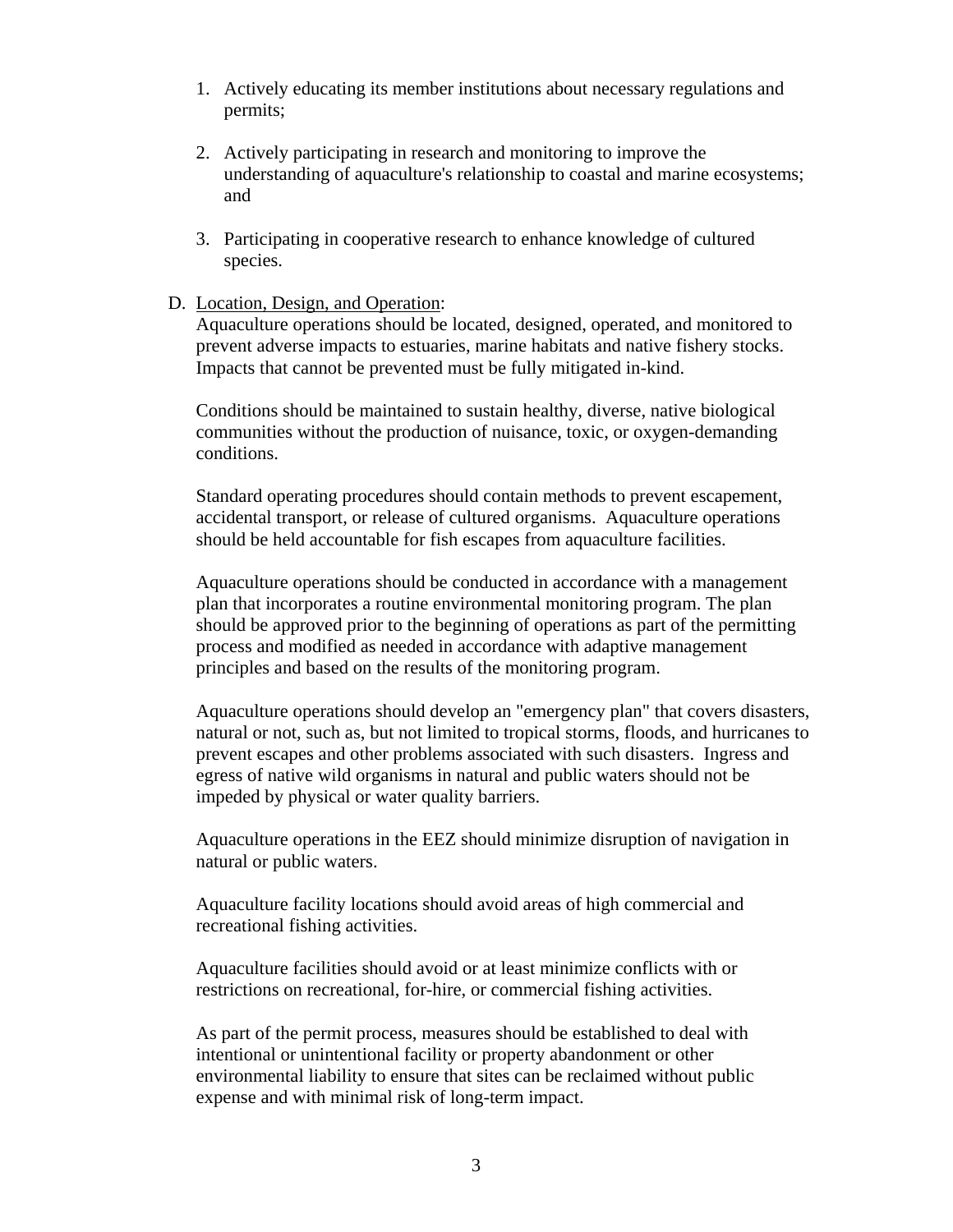As part of the permitting process procedures should be established to deal with: removal of damaged equipment from the permitted site; recovery of equipment that may be unintentionally transported from the permitted site; and restoration of habitats that may be damaged by aquaculture activities, whether at the permitted site or elsewhere.

Mechanisms should be developed to ensure that aquaculture facilities and operations avoid harmful effects to both wild aquatic and terrestrial organisms.

Aquaculture operations should employ feed that minimizes impacts to wild fish stocks, water quality, and habitat.

E. Water Quality:

Aquaculture facilities should be designed, maintained, and operated in such a manner that avoids impacts to the local environment by utilizing water conservation practices and discharging effluent that protects existing designated use of receiving water and meets applicable state and federal water quality guidelines.

Aquaculture facilities should develop, implement, and monitor best management practices to conserve water and improve effluent water quality.

Comprehensive aquaculture facility waste management practices should be encouraged where needed to minimize negative impacts of discharge from the facility.

# F. Health Management and Disease Control:

Aquaculture activities should:

- 1. Minimize impacts of disease outbreaks if they occur;
- 2. Create and implement health evaluation programs and policies that prevent the importation or release of disease pathogens or parasites of regulatory concern.
- 3. These policies should support development and utilization of technologies to identify and control disease organisms;
- 4. Develop effective disease control, quarantine, and inventory destruction procedures to prevent the spread of disease to public waterways, native species, and other aquaculture facilities;
- 5. Create and implement health management strategies for aquaculture organisms in cooperation with states, federal agencies, industry, veterinarians, and scientists; and
- 6. Use only FDA approved therapeutic and chemical treatments as part of best management practices.

# G. Indigenous People's Rights and Access:

Aquaculture activities and facilities should:

1. Provide access to indigenous fishing grounds and religious/cultural areas